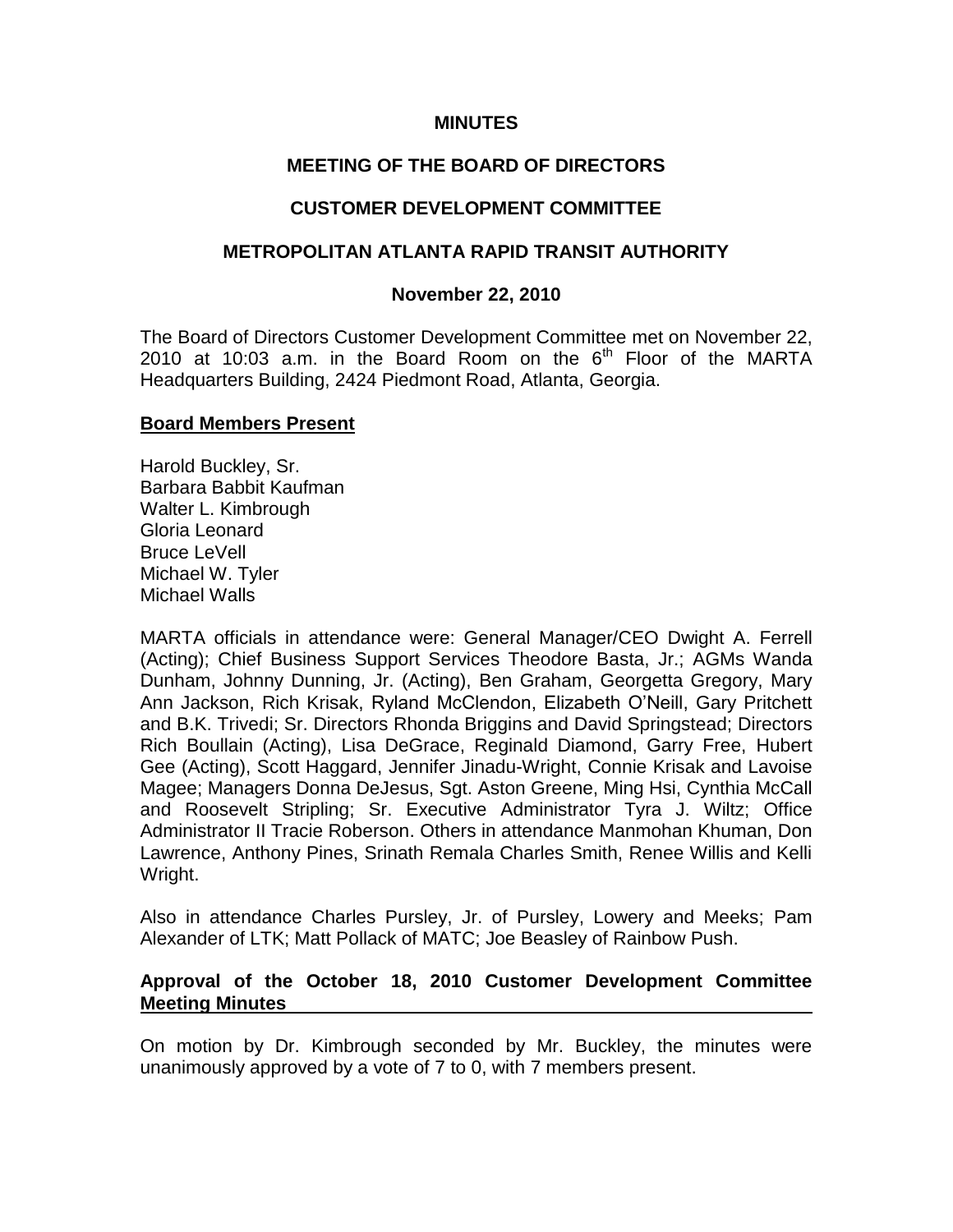## **Briefing – 2010 Federal & State Election – Impact to MARTA**

Mr. Haggard briefed the Committee on the 2010 Federal and State Elections and its impacts to MARTA.

- The Georgia Congressional Delegation for 2011 will include Republican Senators Johnny Isakson and Saxby Chambliss, eight Republican House Members and five Democrat House Members
- The delegation's general point of view towards MARTA should remain roughly the same – all current members representing the MARTA service area were re-elected
- Congressmen Jack Kingston and Sanford Bishop, who have been helpful in the past on the on the Appropriations Committee, were also re-elected
- With Republicans gaining control of the House, Congressmen Lynn Westmoreland and Tom Graves will take on added significance with their expected continued membership on the House Transportation and Infrastructure (T & I) Committee
- Rep. Mica, will likely become Chairman of the House T & I Committee; he and Rep. Oberstar have long worked well together on transportation and transit issues and are believed to have many similar views with regard to transit specifically
- On the legislative side, MARTA's position should remain similar to 2010 the only change in House leadership is the replacement of Rep. Jerry Keen as Majority Leader with Rep. Larry O'Neal, who serves on MARTOC and has been very approachable to MARTA in the past
- With the defeat of MARTOC Chair Jill Chambers, the most likely, rumored, new chair is either Rep. Mike Jacobs (R-DeKalb County) or incoming Rep. Tom Taylor (R-Dunwoody), who is replacing Fran Miller
- In both chambers, a significant amount of turnover will provide MARTA with an opportunity to start with a clean slate with many new members
- $\bullet$  In the Senate, a full 25% of the chamber will be new and in the House almost 20% will be new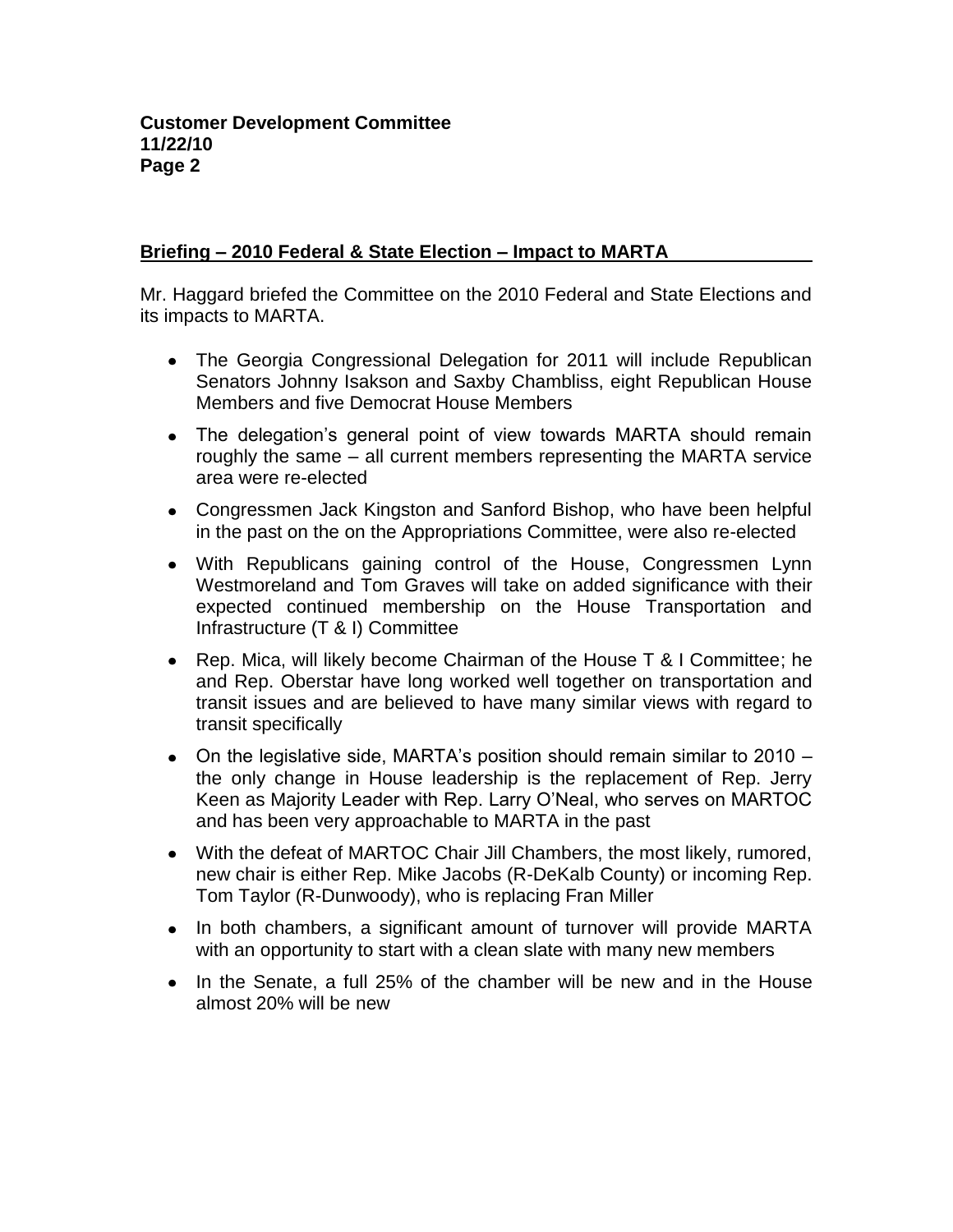## **Briefing – Customer Service Key Performance Indicators (KPIs)**

Mrs. DeJesus briefed the Committee on Customer Service Key Performance Indicators (KPIs) for the month of September 2010.

- Effective September 25, 2010, to coincide with the FY11 Budget Reduction changes in service and personnel and the October 3, 2010 fare increase, technical upgrades were deployed in the Call Centers to provide customers with access to information by using automation
- The following automated services are available via the 404-848-5000 front end menu:
	- o Automated Breeze Card and Breeze Ticket Balance Check
	- $\circ$  Revisions to the Automated Information on Bus and Rail Schedules
	- o Revisions to the 404-848-5000 menu options
- Average Customer Call Wait Time (in seconds)
	- o September 2010 actual performance is two (2) seconds above the FY 11 Target of 70 seconds
	- o There was a decrease of 2 seconds when compared with the previous month
	- o There was an increase of 30 seconds when compared to September 2009
- Customer Call Abandonment Rate
	- o September 2010 actual performance is 1.48 percent below the FY11 Target of 11 percent
	- o There was a decrease of 0.52 percent when compared with the previous month
	- o There was an increase of 4.88% when compared with September 2009
- Breeze Card Service Center Average Call Wait Time (in seconds)
	- o Average Customer Call Wait Time in the Breeze Card Service Center was 24 seconds in September 2010; this performance level is 6 seconds above (worse than) the 18 seconds recorded in September 2009 , and an increase of 4 seconds (worse than) the performance in August 2010